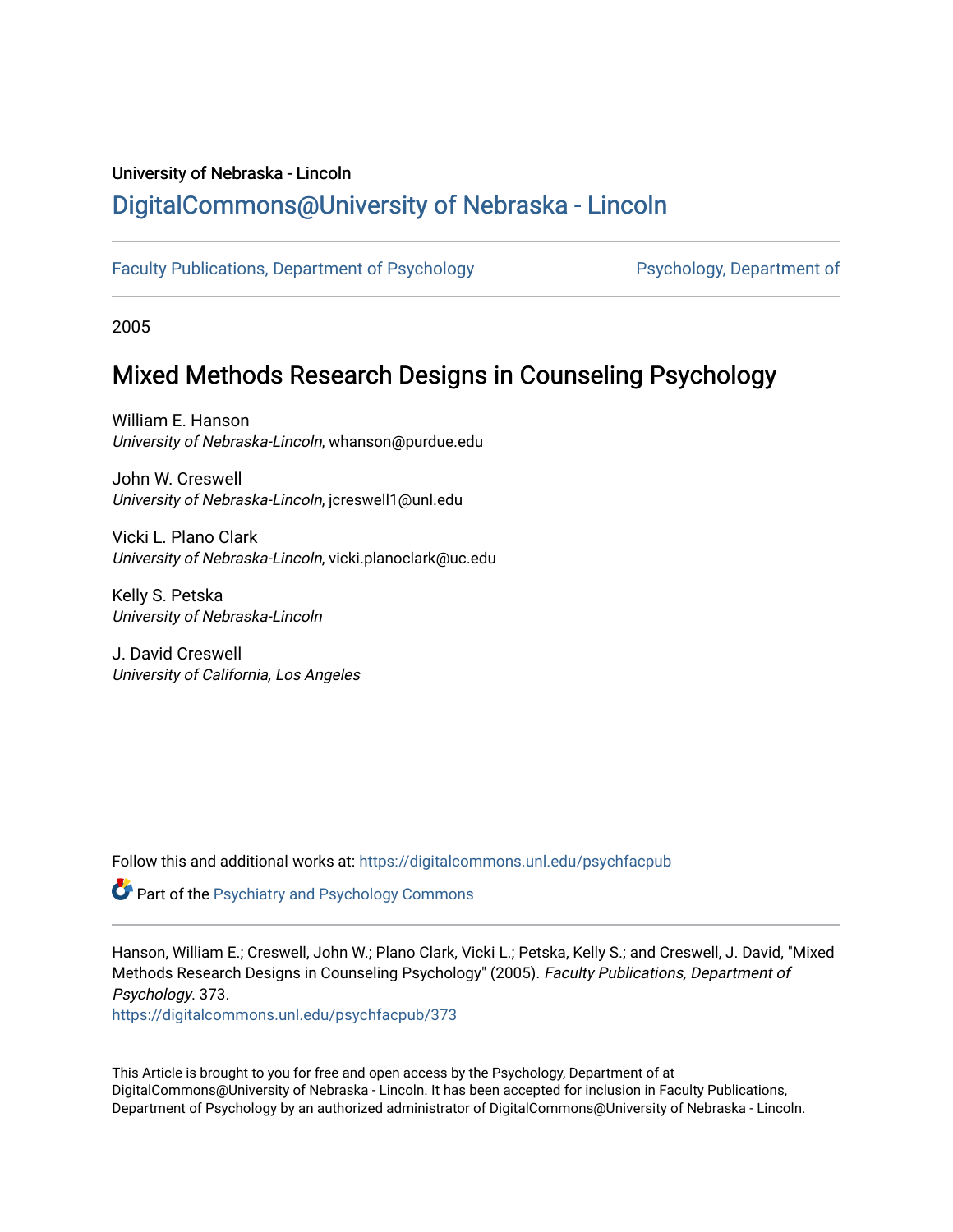Published in *Journal of Counseling Psychology* 52:2 (2005), pp. 224–235; doi 10.1037/0022-0167.52.2.224 Copyright © 2005 American Psychological Association. Used by permission. "This article may not exactly replicate the final version published in the APA journal. It is not the copy of record."

An earlier version of this article was presented at the 111th Annual Convention of the American Psychological Association, Toronto, Ontario, Canada, August 2003. The authors thank Patricia Cerda and Carey Pawlowski, who assisted in identifying and locating published mixed methods studies.

Submitted October 27, 2004; revised December 6, 2004; accepted December 10, 2004.

# Mixed Methods Research Designs in Counseling Psychology

William E. Hanson, Department of Educational Psychology, University of Nebraska–Lincoln

John W. Creswell, Department of Educational Psychology and Office of Qualitative and Mixed Methods Research, University of Nebraska–Lincoln, and Department of Family Medicine, University of Michigan

Vicki L. Plano Clark, Department of Educational Psychology, Office of Qualitative and Mixed Methods Research, and Department of Physics and Astronomy, University of Nebraska–Lincoln

Kelly S. Petska, Department of Educational Psychology, University of Nebraska–Lincoln

J. David Creswell, Department of Psychology, University of California, Los Angeles

*Corresponding authors —* William E. Hanson, Counseling Psychology Program, 228 TEAC, University of Nebraska*–*Lincoln, Lincoln, NE 68588-0345, email *whanson1@unl.edu*, and John W. Creswell, Department of Educational Psychology, 241 TEAC, University of Nebraska-Lincoln, Lincoln, NE 68588-0345, email *jcreswell1@unl.edu* 

#### **Abstract**

With the increased popularity of qualitative research, researchers in counseling psychology are expanding their methodologies to include mixed methods designs. These designs involve the collection, analysis, and integration of quantitative and qualitative data in a single or multiphase study. This article presents an overview of mixed methods research designs. It defines mixed methods research, discusses its origins and philosophical basis, advances steps and procedures used in these designs, and identifies 6 different types of designs. Important design features are illustrated using studies published in the counseling literature. Finally, the article ends with recommendations for designing, implementing, and reporting mixed methods studies in the literature and for discussing their viability and continued usefulness in the field of counseling psychology.

Over the past 25 years, numerous calls for increased methodological diversity and alternative research methods have been made (Gelso, 1979; Goldman, 1976; Howard, 1983). These calls have led to important discussions about incorporating qualitative methods in counseling research and including qualitative studies in traditional publication outlets (Hoshmand, 1989; Maione & Chenail, 1999; Morrow & Smith, 2000). They have also led to discussions about integrating quantitative and qualitative methods, commonly referred to as mixed methods research.

In the social sciences at large, mixed methods research has become increasingly popular and may be considered a legitimate, stand-alone research design (Creswell, 2002, 2003; Greene, Caracelli, & Graham, 1989; Tashakkori & Teddlie, 1998, 2003). It may be defined as "the collection or analysis of both quantitative and qualitative data in a single study in which the data are collected concurrently or sequentially, are given a priority, and involve the integration of the data at one or more stages in the process of research" (Creswell, Plano Clark, Gutmann, & Hanson, 2003, p. 212). When both quantitative and qualitative data are included in a study, researchers may enrich their results in ways that one form of data does not allow (Brewer & Hunter, 1989; Tashakkori & Teddlie, 1998).

Using both forms of data, for example, allows researchers to simultaneously generalize results from a sample to a population and to gain a deeper understanding of the phenomenon of interest. It also allows researchers to test theoretical models and to modify them based on participant feedback. Results of precise, instrument-based measurements may, likewise, be augmented by contextual, field-based information (Greene & Caracelli, 1997).

Despite the availability of mixed-methods-related books, chapters, and journal articles, virtually nothing has been written about mixed methods research designs in applied psychology, generally, or in counseling psychology, specifically. Cursory examination of the three editions of the *Handbook of Counseling Psychology* (e.g., Brown & Lent, 2000), of popular research design texts (e.g., Heppner, Kivlighan, & Wampold, 1999), and of mainstream, peer-reviewed journals (e.g., *Journal of Counseling & Development, The Counseling Psychologist*) reinforces this assertion. The general absence of discussions on mixed methods research designs may be due to a number of factors, including the historical precedent of favoring quantitative and experimental methods in psychology (Gergen, 2001; Waszak & Sines, 2003), the difficulty in learning and applying both types of methods (Behrens & Smith, 1996; Ponterotto &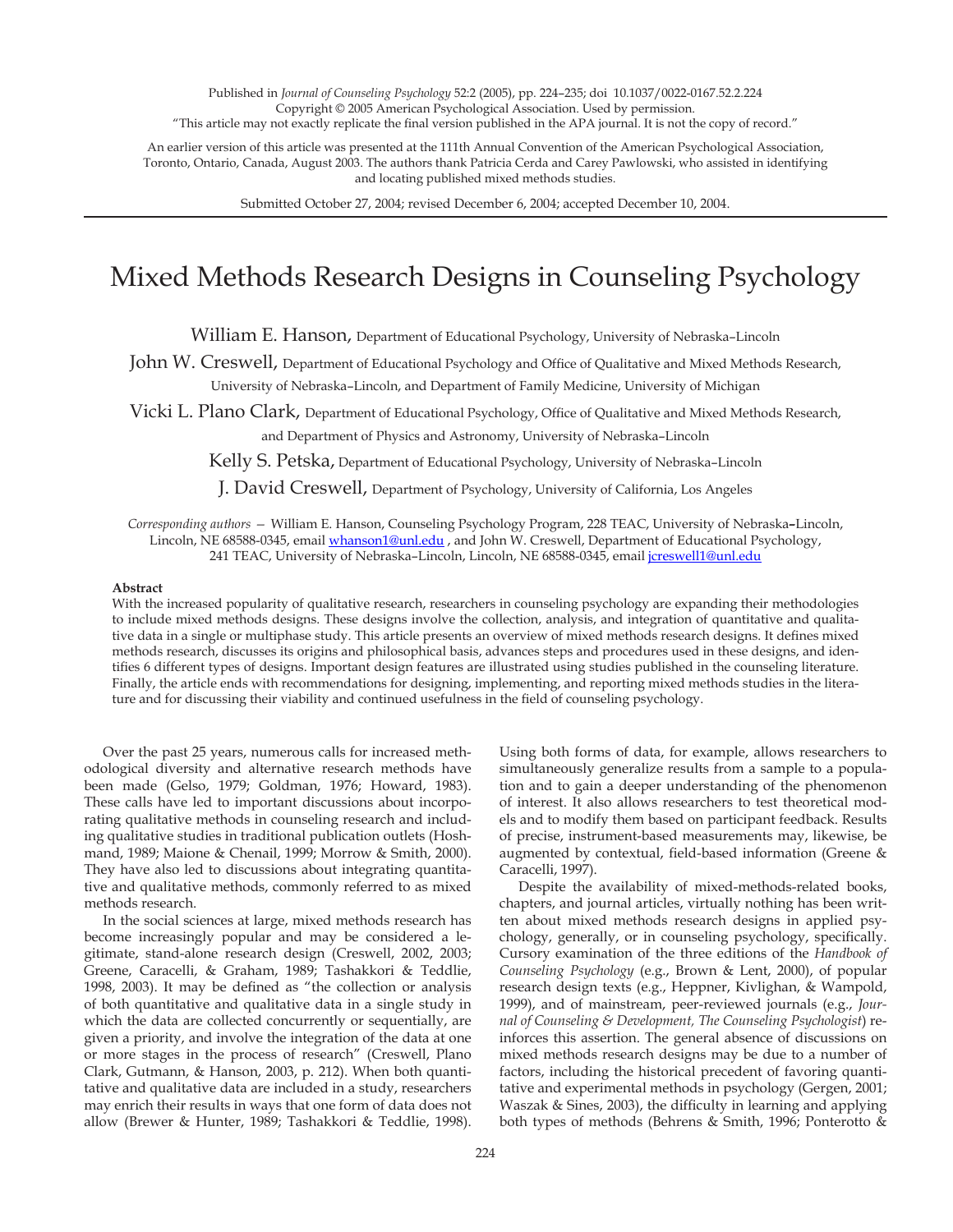Grieger, 1999), and the general lack of attention given to diverse methodological approaches in graduate education and training (Aiken, West, Sechrest, & Reno, 1990). However, with so few resources available, answers to the following types of questions remain elusive and somewhat difficult to find: What is mixed methods research? What types of mixed methods studies have been published in counseling? How should mixed methods studies be conducted and reported in the literature?

The purpose of this article is to help answer these questions by introducing mixed methods research designs to counseling psychologists. 1 Our goal is to help counseling researchers and educators become more familiar with mixed methods terminology, procedures, designs, and key design features. Articles by Goodyear, Tracey, Claiborn, Lichtenberg, and Wampold (2005) and Beck (2005) introduce two specific methodological approaches—ideographic concept mapping and ethnographic decision tree modeling, respectively—and serve to further familiarize researchers and educators with mixed methods research designs.

The present article is divided into three sections. In the first section, we present an overview of mixed methods research, including its origins and philosophical basis, rationales, basic steps in designing a mixed methods study, and procedural notations. We also present a typology for classifying different types of mixed methods research designs. In the second section, we use mixed methods studies published in counseling to illustrate each of the designs and key design features discussed. In the third and final section, we offer recommendations for conducting and publishing mixed methods research.

#### **Overview of Mixed Methods Research**

The historical evolution of mixed methods research has not been traced completely by any one author or source, although Datta (1994) and Tashakkori and Teddlie (1998, 2003) have identified many of the major developmental milestones. The brief overview presented here attempts to incorporate and build on their analyses.

## *Origins and Philosophical Basis*

The use of multiple data collection methods dates back to the earliest social science research. It was, however, Campbell and Fiske's (1959) study of the validation of psychological traits that brought multiple data collection methods into the spotlight. In their classic study, the multitrait-multimethod matrix was designed to rule out method effects; that is, to allow one to attribute individual variation in scale scores to the personality trait itself rather than to the method used to measure it. Although Campbell and Fiske focused on collecting multiple quantitative data, their work was instrumental in encouraging the use of multiple methods and the collection of multiple forms of data in a single study (Sieber, 1973). Taken one step further, the term *triangulation*, borrowed from military naval science to signify the use of multiple reference points to locate an object's exact position, was later used to suggest that quantitative and qualitative data could be complementary. Each could, for example, "uncover some unique variance which otherwise may have been neglected by a single method" (Jick, 1979, p. 603).

Over time, mixed methods research has gradually gained momentum as a viable alternative research method. Over the past 15 years, at least 10 mixed methods textbooks have been published (Bamberger, 2000; Brewer & Hunter, 1989; Bryman, 1988; Cook & Reichardt, 1979; Creswell, 2002, 2003; Greene & Caracelli, 1997; Newman & Benz, 1998; Reichardt & Rallis, 1994; Tashakkori & Teddlie, 1998). Recently, the *Handbook of Mixed Methods in Social and Behavioral Research* was published (Tashakkori & Teddlie, 2003). In addition, journals such as *Field Methods* and *Quantity and Quality* are devoted to publishing mixed methods research. International online journals (see *Forum: Qualitative Social Research* at http://qualitative-research.ne) and Web sites (e.g., http://www.fiu.edu/~bridges/ people.htm) provide easy access, resources, and hands-on experiences for interested researchers. Despite this growth and development, a number of controversial issues and debates have limited the widespread acceptance of mixed methods research.

Two important and persistent issues, the paradigm-method fit issue and the "best" paradigm issue, have inspired considerable debate regarding the philosophical basis of mixed methods research. The paradigm-method fit issue relates to the question "Do philosophical paradigms (e.g., postpositivism, constructivism) and research methods *have* to fit together?" This issue first surfaced in the 1960s and 70s, primarily as a result of the increasing popularity of qualitative research and the identification of philosophical distinctions between traditional postpositivist and naturalistic research. Guba and Lincoln (1988), for example, identified paradigm differences between postpositivist philosophical assumptions and naturalistic assumptions in terms of epistemology (how we know what we know), ontology (the nature of reality), axiology (the place of values in research), and methodology (the process of research). This led to a dichotomy between traditional inquiry paradigms and naturalistic paradigms.

Some researchers have argued, for example, that a postpositivist philosophical paradigm, or worldview, could be combined only with quantitative methods and that a naturalistic worldview could be combined only with qualitative methods. This issue has been referred to as the "paradigm debate" (Reichardt & Rallis, 1994). From this perspective, mixed methods research was viewed as untenable (i.e., incommensurable or incompatible) because certain paradigms and methods could not "fit" together legitimately (Smith, 1983). Reichardt and Cook (1979) countered this viewpoint, however, by suggesting that different philosophical paradigms and methods were compatible. In their article, they argued that paradigms and methods are not inherently linked, citing a variety of examples to support their position (e.g., quantitative procedures are not always objective, and qualitative procedures are not always subjective). Indeed, the perspective exists today that multiple methods may be used in a single research study to, for example, take advantage of the representativeness and generalizability of quantitative findings and the indepth, contextual nature of qualitative findings (Greene & Caracelli, 2003).

The best paradigm issue relates to the question "What philosophical paradigm is the *best* foundation for mixed methods research?" This issue, like the paradigm-method fit issue, has multiple perspectives (Tashakkori & Teddlie, 2003). One per-

<sup>1.</sup> We thank Beth Haverkamp for her helpful conceptual feedback on this article.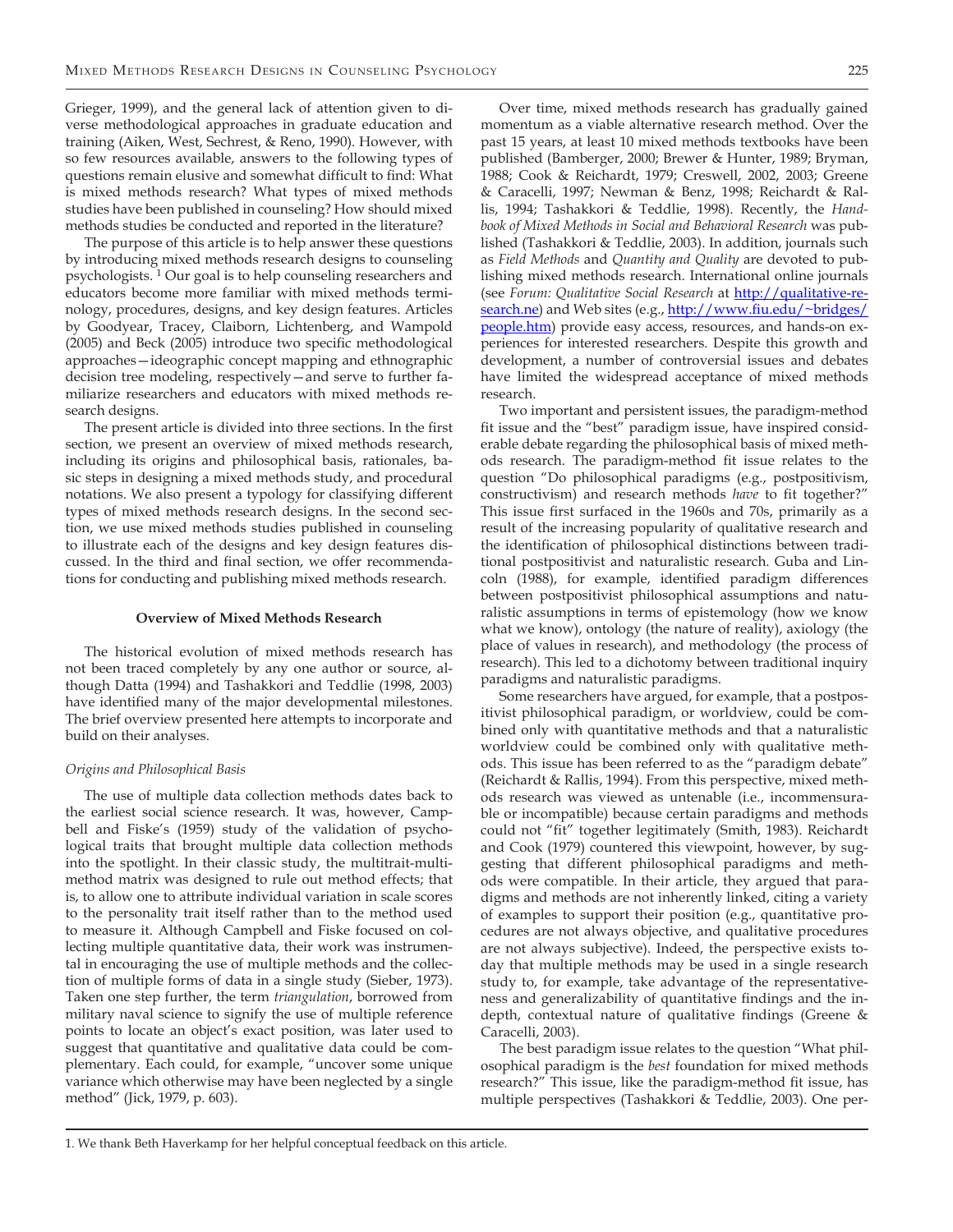spective is that mixed methods research uses competing paradigms intentionally, giving each one relatively equal footing and merit. This "dialectical" perspective recognizes that using competing paradigms gives rise to contradictory ideas and contested arguments, features of research that are to be honored and that may not be reconciled (Greene & Caracelli, 1997, 2003). Such oppositions reflect different ways of making knowledge claims, and we advocate for honoring and respecting the different paradigmatic perspectives that researchers bring to bear on a study. In an earlier publication, we identified six different mixed methods research designs and discussed how the underlying theoretical lenses, or paradigms, may differ, depending on the type of design being used (Creswell *et al.*, 2003). This perspective maintains that mixed methods research may be viewed strictly as a "method," thus allowing researchers to use any number of philosophical foundations for its justification and use. The best paradigm is determined by the researcher and the research problem—not by the method.

Another perspective is that *pragmatism* is the best paradigm for mixed methods research (Tashakkori & Teddlie, 2003). Pragmatism is a set of ideas articulated by many people, from historical figures such as Dewey, James, and Pierce to contemporaries such as Murphy, Rorty, and West. It draws on many ideas including using "what works," using diverse approaches, and valuing both objective and subjective knowledge (Cherryholmes, 1992). Rossman and Wilson (1985) were among the first to associate pragmatism with mixed methods research. They differentiated between methodological purists, situationalists, and pragmatists. The purists believed that quantitative and qualitative methods derived from different, mutually exclusive, epistemological and ontological assumptions about research. The situationalists believed that both methods have value (similar to the dialectical perspective mentioned earlier) but that certain methods are more appropriate under certain circumstances. The pragmatists, in contrast, believed that, regardless of circumstances, both methods may be used in a single study. For many mixed methods researchers, then, pragmatism has become the answer to the question of what is the best paradigm for mixed methods research. Recently, Tashakkori and Teddlie (2003) have attempted to formally link pragmatism and mixed methods research, arguing that, among other things, the research question should be of primary importance—more important than either the method or the theoretical lens, or paradigm, that underlies the method. At least 13 other prominent mixed methods researchers and scholars also believe that pragmatism is the best philosophical basis of mixed methods research (Tashakkori & Teddlie, 2003).

### *Rationales, Basic Steps in Designing a Mixed Methods Study, and Procedural Notations*

*Rationales. I*n the mid-1980s, scholars began expressing concern that researchers were indiscriminately mixing quantitative and qualitative methods and forms of data without acknowledging or articulating defensible reasons for doing so (Greene *et al.*, 1989; Rossman & Wilson, 1985). As a result, different reasons, or rationales, for mixing both forms of data in a single study were identified. Greene *et al.* (1989), for example, identified a number of rationales for combining data collection methods. These rationales went above and beyond

the traditional notion of triangulation. Specifically, quantitative and qualitative methods could be combined to use results from one method to elaborate on results from the other method (complementarity), use results from one method to help develop or inform the other method (development; see Goodyear *et al.*, 2005, and Beck, 2005), recast results from one method to questions or results from the other method (initiation), and extend the breadth or range of inquiry by using different methods for different inquiry components (expansion). Thus, they provided not only rationales for mixing methods and forms of data but also names for them.

Recently, mixed methods researchers have expanded the reasons for conducting a mixed methods investigation (Mertens, 2003; Newman, Ridenour, Newman, & De-Marco, 2003; Punch, 1998). We agree with Mertens (2003) and Punch (1998), who suggested that mixed methods investigations may be used to (a) better understand a research problem by converging numeric trends from quantitative data and specific details from qualitative data; (b) identify variables/constructs that may be measured subsequently through the use of existing instruments or the development of new ones; (c) obtain statistical, quantitative data and results from a sample of a population and use them to identify individuals who may expand on the results through qualitative data and results; and (d) convey the needs of individuals or groups of individuals who are marginalized or underrepresented.

For a comprehensive, in-depth discussion of rationale issues, the reader is referred to Newman *et al.* (2003).

*Basic steps in designing a mixed methods study.* Designing a mixed methods study involves a number of steps, many of which are similar to those taken in traditional research methods. These include deciding on the purpose of the study, the research questions, and the type of data to collect. Designing a mixed methods study, however, also involves at least three additional steps. These include deciding whether to use an explicit theoretical lens, identifying the data collection procedures, and identifying the data analysis and integration procedures (Creswell, 1999; Greene & Caracelli, 1997; Morgan, 1998; Tashakkori & Teddlie, 1998). These steps occur more or less sequentially, with one informing and influencing the others.

The first step involves deciding whether to use an explicit theoretical lens. As used here, the term *theoretical lens* refers to the philosophical basis, or paradigm, (e.g., postpositivism, constructivism, feminism) that underlies a researcher's study and subsequent methodological choices (Crotty, 1998). It is an umbrella term that may be distinguished from broader epistemologies (e.g., objectivism, subjectivism), from narrower methodologies (e.g., experimental research), and from, narrower still, methods (e.g., random sampling, interviews). Recognizing that all researchers bring implicit theories and assumptions to their investigations, researchers at this initial stage must decide whether they are going to view their study from a paradigmatic base (e.g., postpositivism, constructivism) that does not necessarily involve a goal of social change or from an advocacy-based lens such as feminism. Our use of the term *advocacy* is similar to what Ponterotto (2005) refers to as a "critical/emancipatory" paradigm. In any event, the outcome of this decision informs and influences the methodology and the methods used in the study, as well as the use of the study's findings.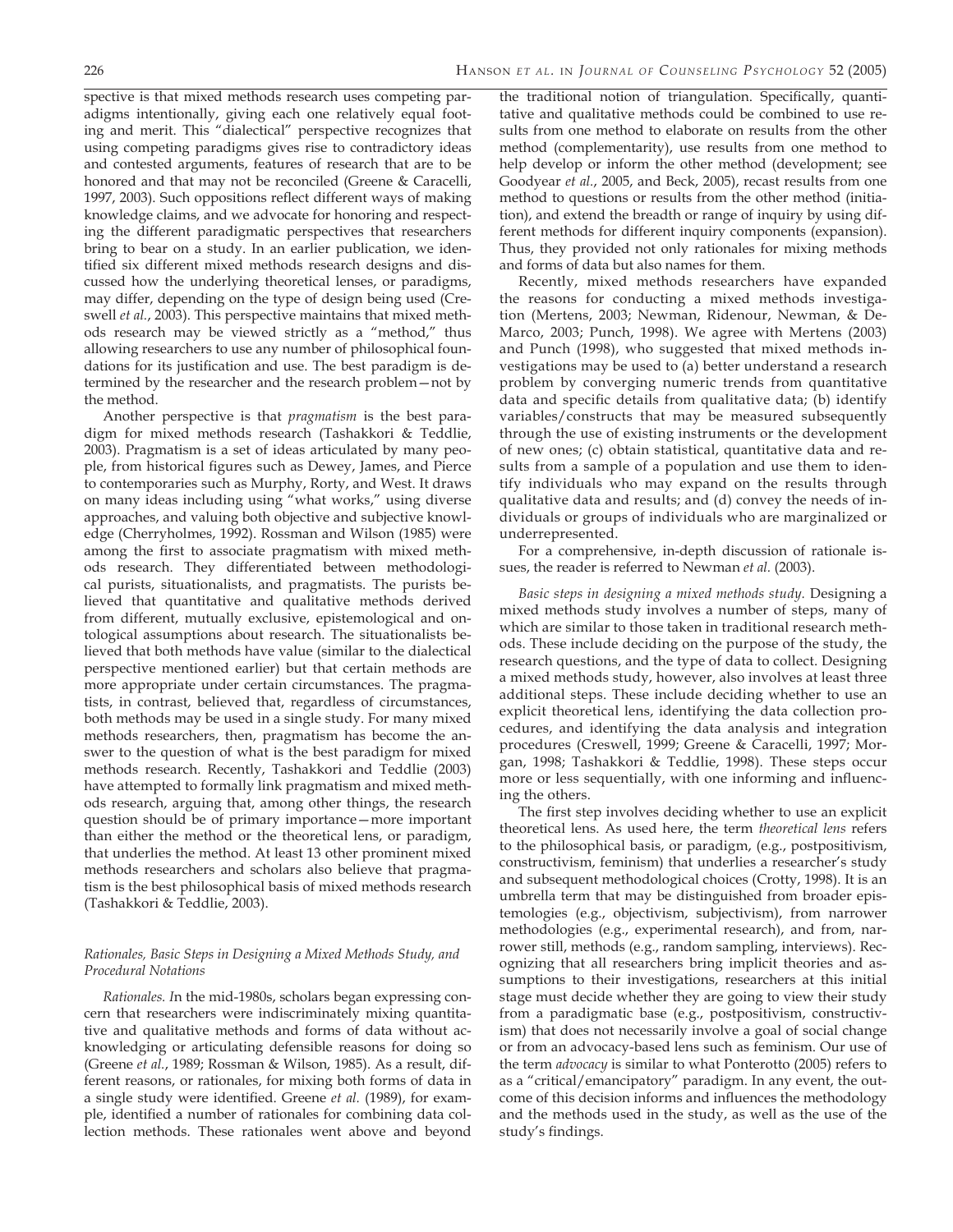

Figure 1. Options related to mixed methods data collection procedures. QUAN = quantitative data was prioritized; QUAL = qualitative data was prioritized; qual = lower priority given to the qualitative data; quan = lower priority given to the quantitative data.

If, for example, a feminist lens is used in a mixed methods study, then the gendered perspective provides a deductive lens that informs the research questions asked at the beginning of the study and the advocacy outcomes advanced at the end (cf. Mertens, 2003). Within the field of counseling psychology, the research question might be "How does a counselor's level of self-disclosure affect a client's perception of empowerment?" Answering this question may lead to more empowering, research-informed, counselor-client interactions and to overt attempts to change how counselors are trained and supervised.

The second step involves deciding how data collection will be implemented and prioritized. Implementation refers to the order in which the quantitative and qualitative data are collected, concurrently or sequentially, and priority refers to the weight, or relative emphasis, given to the two types of data, equal or unequal (Creswell *et al.*, 2003; Morgan, 1998). A counseling researcher could, in the example above, collect data sequentially, first collecting quantitative survey data related to clients' postsession levels of perceived empowerment and then collecting qualitative interview data. The interview data could then be used to corroborate, refute, or augment findings from the survey data. As a result, priority in this hypothetical study would be unequal. Unequal priority occurs when a researcher emphasizes one form of data more than the other, starts with one form as the major component of a study, or collects one form in more detail than the other (Morgan, 1998). Figure 1 shows many of the options related to this step.

The third step involves deciding the point at which data analysis and integration will occur. In mixed methods studies, data analysis and integration may occur by analyzing the data separately, by transforming them, or by connecting the analyses in some way (Caracelli & Green, 1993; Onwuegbuzie & Teddlie, 2003; Tashakkori & Teddlie, 1998). A counseling researcher could, for example, analyze the quantitative and qualitative data separately and then compare and contrast the two sets of results in the discussion. As an alternative strategy, themes that emerged from the qualitative interview data could be transformed into counts or ratings and subsequently compared to the quantitative survey data. Another option would be to connect the data analyses. To do this, the researcher could analyze the survey data, create a categorical variable that helps explain the outcome variance, and conduct follow-up interviews with individuals who were representative of each of the categories. For example, on the basis of results from the survey data, a typology of empowering and disempowering counselor self-disclosures, or levels of self-disclosure, could be developed. The researcher could then interview a subsample of clients (e.g., some who felt empowered and some who felt disempowered). In this way, results from the quantitative analysis would be connected to the qualitative data collection and analysis, primarily by aiding in the identification and selection of individuals to participate in the follow-up interviews.

*Procedural notations.* Reminiscent of the notation system developed by Campbell and Stanley (1966), which used Xs and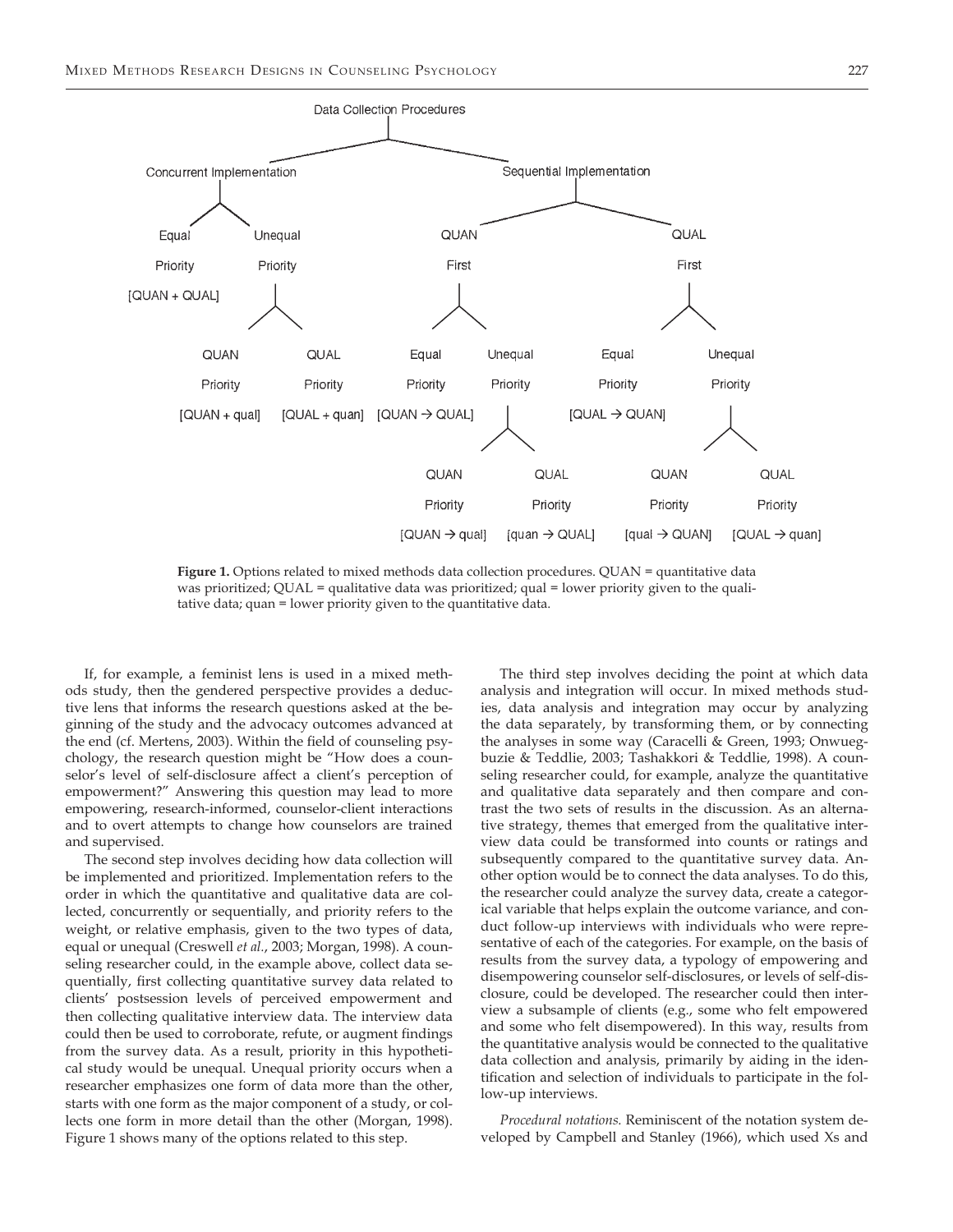

Figure 2. Typology for classifying mixed methods research designs. QUAN = quantitative data was prioritized; QUAL = qualitative data was prioritized; qual = lower priority given to the qualitative data; quan = lower priority given to the quantitative data.

Os to represent different experimental procedures, Morse (1991, 2003) developed a system for representing different mixed methods procedures. Instead of Xs and Os, however, her system uses plus (+) symbols and arrows  $(\rightarrow)$  as well as capital and lowercase letters. A plus sign indicates that quantitative and qualitative data are collected concurrently (at the same time), and an arrow indicates that they are collected sequentially (one followed by the other). The use of capital letters indicates higher priority for a particular method. Lowercase letters, in turn, indicate lower priority. By displaying mixed methods procedures graphically, readers may identify, at a glance, the implementation and the priority of the data collection procedures (see Figure 1). For example, QUAN  $\rightarrow$ qual indicates a quantitatively driven sequential study, where quantitative data collection is followed by qualitative data collection with unequal priority, and QUAL + QUAN indicates a qualitatively and quantitatively driven concurrent study, where qualitative and quantitative data collection occur at the same time and are given equal priority.

#### *Types of Mixed Methods Research Designs*

Several authors have developed typologies of mixed methods research designs, drawing mostly from approaches used in evaluation (Greene *et al.*, 1989), nursing (Morse, 1991), public health (Steckler, McLeroy, Goodman, Bird, & McCormick, 1992), and education research (Creswell, 2002). Classification systems that use acceptable, standardized names and descriptive categories are still being developed. As one example, Creswell *et al.* (2003) developed a parsimonious system for classifying mixed methods research designs. As shown in Figure 2, there are six primary types of designs: three sequential (explanatory, exploratory, and transformative) and three concurrent (triangulation, nested, and transformative). Each varies with respect to its use of an explicit theoretical/advocacy lens, approach to implementation (sequential or concurrent data collection procedures), priority given to the quantitative and qualitative data (equal or unequal), stage at which the data are analyzed and integrated (separated, transformed, or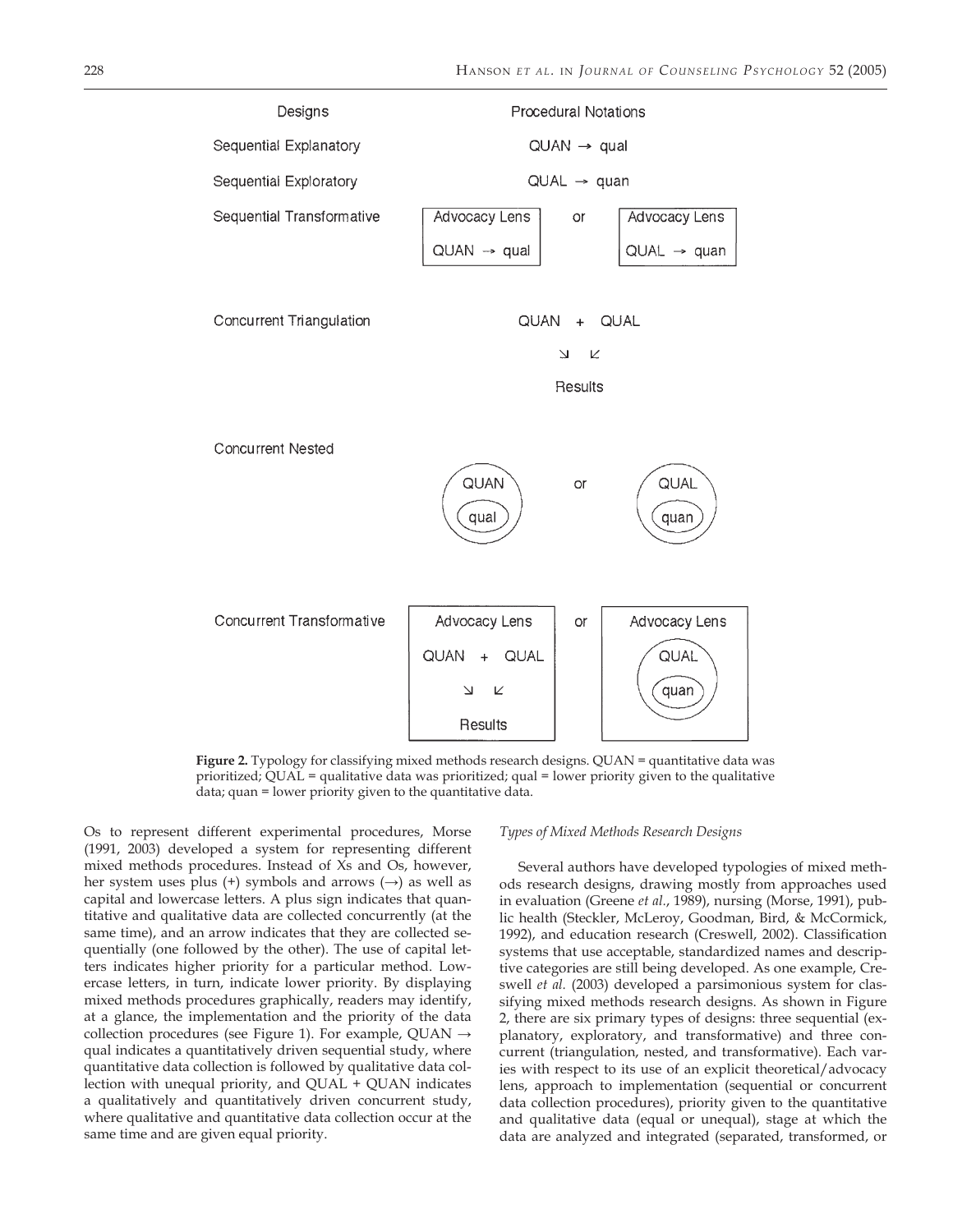connected), and procedural notations. Because mixed methods designs are, generally speaking, complex, it is important to understand subtle differences and nuances between and among them. To facilitate this understanding, we next describe each of the six designs, beginning with sequential designs.

*Sequential designs.* There are three types of sequential designs: sequential explanatory, sequential exploratory, and sequential transformative. Sequential explanatory designs do not use an explicit advocacy lens. In these designs, quantitative data are collected and analyzed, followed by qualitative data. Priority is usually unequal and given to the quantitative data. Qualitative data are used primarily to augment quantitative data. Data analysis is usually connected, and integration usually occurs at the data interpretation stage and in the discussion. These designs are particularly useful for, as its name suggests, explaining relationships and/or study findings, especially when they are unexpected.

Sequential exploratory designs also do not use an explicit advocacy lens. In these designs, qualitative data are collected and analyzed first, followed by quantitative data. Priority is usually unequal and given to the qualitative data. Quantitative data are used primarily to augment qualitative data. Data analysis is usually connected, and integration usually occurs at the data interpretation stage and in the discussion. These designs are useful for exploring relationships when study variables are not known, refining and testing an emerging theory, developing new psychological test/assessment instruments based on an initial qualitative analysis, and generalizing qualitative findings to a specific population.

In contrast to the other two sequential designs, sequential transformative designs use an explicit advocacy lens (e.g., feminist perspectives, critical theory), which is usually reflected in the purpose statement, research questions, and implications for action and change. In these designs, quantitative data may be collected and analyzed, followed by qualitative data, or conversely, qualitative data may be collected and analyzed, followed by quantitative data. Thus, either form of data may be collected first, depending on the needs and preferences of the researchers. Priority may be unequal and given to one form of data or the other or, in some cases, equal and given to both forms of data. Data analysis is usually connected, and integration usually occurs at the data interpretation stage and in the discussion. These designs are useful for giving voice to diverse or alternative perspectives, advocating for research participants, and better understanding a phenomenon that may be changing as a result of being studied.

*Concurrent designs.* Similar to sequential mixed methods research designs, there are three types of concurrent designs: concurrent triangulation, concurrent nested, and concurrent transformative. In concurrent triangulation designs, quantitative and qualitative data are collected and analyzed at the same time. Priority is usually equal and given to both forms of data. Data analysis is usually separate, and integration usually occurs at the data interpretation stage. Interpretation typically involves discussing the extent to which the data triangulate or converge. These designs are useful for attempting to confirm, cross-validate, and corroborate study findings.

In concurrent nested designs, like concurrent triangulation designs, quantitative and qualitative data are collected and analyzed at the same time. However, priority is usually unequal and given to one of the two forms of data—either to the quan-

titative or qualitative data. The nested, or embedded, forms of data are, in these designs, usually given less priority. One reason for this is that the less prioritized form of data may be included to help answer an altogether different question or set of questions. Data analysis usually involves transforming the data, and integration usually occurs during the data analysis stage. These designs are useful for gaining a broader perspective on the topic at hand and for studying different groups, or levels, within a single study.

In contrast to the other two concurrent designs, concurrent transformative designs use an explicit advocacy lens (e.g., feminist perspectives, critical theory), which is usually reflected in the purpose statement, research questions, and implications for action and change. Quantitative and qualitative data are collected and analyzed at the same time. Priority may be unequal and given to one form of data or the other or, in some cases, equal and given to both forms of data. Data analysis is usually separate, and integration usually occurs at the data interpretation stage or, if transformed, during data analysis. Similar to sequential transformative designs, these designs are useful for giving voice to diverse or alternative perspectives, advocating for research participants, and better understanding a phenomenon that may be changing as a result of being studied.

## **Illustration of Mixed Methods Research Designs and Key Design Features**

In this section, we use studies published in the counseling literature to illustrate each of the six types of mixed methods research designs. In so doing, conceptual issues, such as implementation, priority, and data analysis and integration, may become more concrete and easier to understand. We also use these studies to highlight potential publication outlets and topics; the extent to which they include an explicit purpose statement, research questions, and rationale for using a mixed methods design; the data collection procedures; and the data analysis procedures. These design features are important ways of characterizing mixed methods studies. They offer insights into the complexities of this type of research and serve as signposts and markers for identifying, understanding, and evaluating the different types of designs.

To identify published mixed methods studies, we searched the PsycINFO computer database three times between August 2001 and May 2002, locating all counseling-related journal articles written in English. We then back-checked reference lists of the articles to identify other studies that may have been missed initially. This search procedure resulted in the identification of 22 studies. These studies were published between 1986 and 2000. Table 1 lists the design features of each.

Five of the six types of mixed methods research designs appeared in the counseling literature during the designated time period. Concurrent triangulation was the most common type of design used (32%, *n* = 7), followed by concurrent nested designs (27%, *n* = 6), sequential explanatory designs (23%, *n* = 5), sequential exploratory designs (14%, *n* = 3), and concurrent transformative designs (4%, *n* = 1). No sequential transformative designs were used, and none of the studies used procedural notations to depict their design.

Luzzo (1995) used a *concurrent triangulation design* to study gender differences in career maturity and perceived barriers to career development. Four hundred one undergraduate students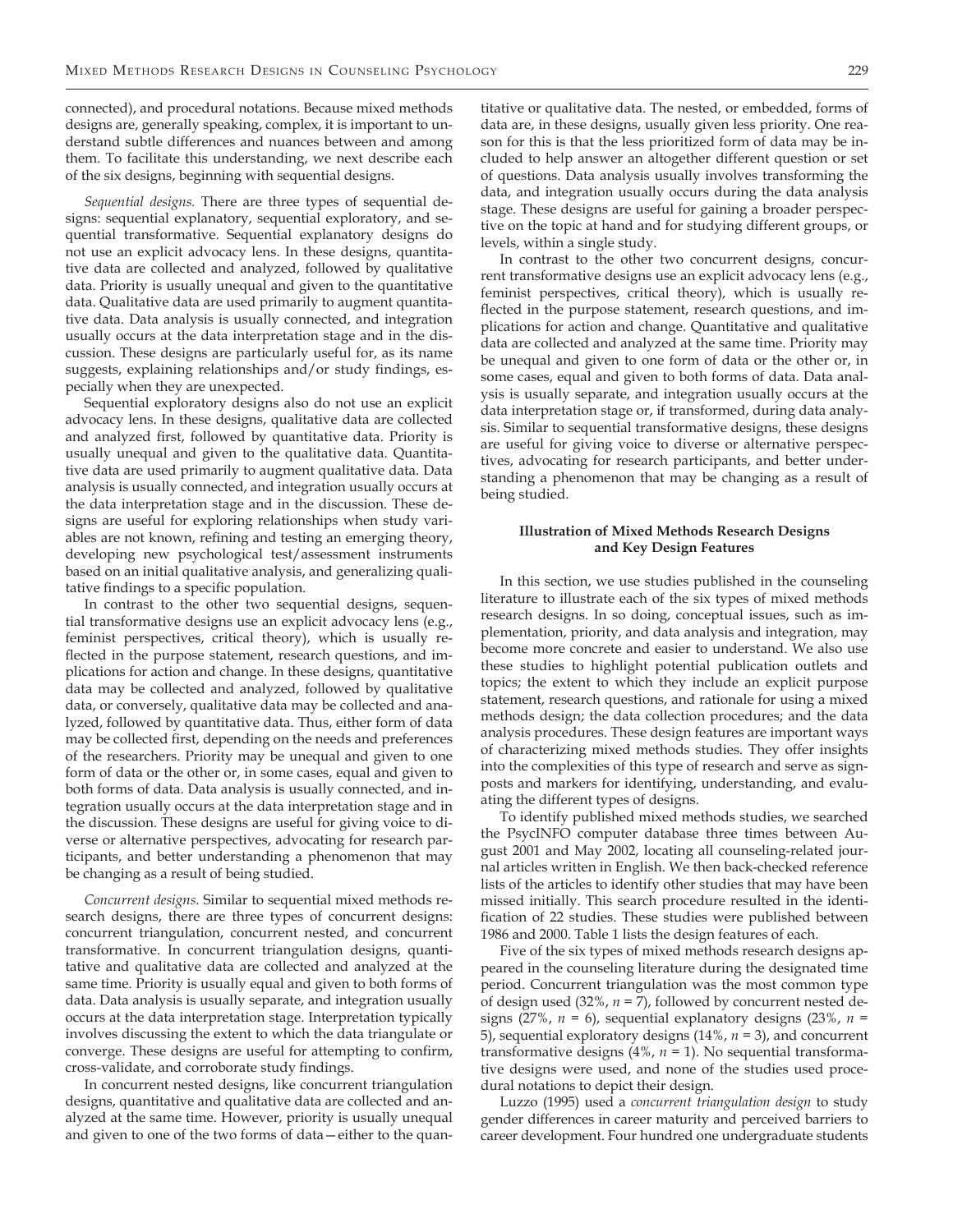| Study                    | Topic<br>Design           |                       | Purpose or<br>RQs/rationale | Priority/analysis                                      |  |
|--------------------------|---------------------------|-----------------------|-----------------------------|--------------------------------------------------------|--|
| Aspenson et al. (1993)   | Concurrent nested         | Training/supervision  | Yes/yes                     | QUAL + quan/connected                                  |  |
| Baker & Siryk (1986)     | Concurrent nested         | Assessment            | Yes/no                      | QUAN + qual/connected                                  |  |
| Balmer (1994)            | Concurrent triangulation  | Group counseling      | Noives                      | QUAN + QUAL/separate                                   |  |
| Balmer et al. (1998)     | Concurrent transformative | Group counseling      | Noives                      | QUAN + QUAL/separate                                   |  |
| Balmer et al. (1996)     | Concurrent triangulation  | Individual counseling | Noives                      | QUAN + QUAL/separate                                   |  |
| Blustein et al. (1997)   | Concurrent nested         | Vocational/career     | Yes/yes                     | $QUAL + quan/CDT$                                      |  |
| Chusid & Cochran (1989)  | Sequential explanatory    | Vocational/career     | Yes/yes                     | $(qual \rightarrow)$ quan $\rightarrow$ QUAL/connected |  |
| Daughtry & Kunkel (1993) | Sequential exploratory    | Individual counseling | Yes/yes                     | qual→QUAN/connected                                    |  |
| Gaston & Marmar (1989)   | Concurrent nested         | Individual counseling | Yes/yes                     | QUAN + qual/connected                                  |  |
| Good & Heppner (1995)    | Concurrent triangulation  | Training/diversity    | Yes/yes                     | $QUAL + quan/SDT$                                      |  |
| Guernina (1998)          | Concurrent nested         | Individual counseling | Yes/yes                     | $QUAN + qual/separate$                                 |  |
| Hill et al. (2000)       | Concurrent triangulation  | Individual counseling | Yes/yes                     | QUAN + QUAL/separate                                   |  |
| Luzzo (1995)             | Concurrent triangulation  | Vocational/career     | Yes/yes                     | QUAN + QUAL/separate                                   |  |
| Martin et al. (1987)     | Concurrent triangulation  | Training/supervision  | Yes/yes                     | $QUAN + qual/SDT$                                      |  |
| Meier (1999)             | Concurrent triangulation  | Assessment/training   | Yes/no                      | QUAN + QUAL/separate                                   |  |
| Orndoff & Herr (1996)    | Sequential explanatory    | Vocational/career     | Yes/yes                     | QUAN→QUAL/connected                                    |  |
| Palmer & Cochran (1988)  | Sequential explanatory    | Vocational/career     | Yes/no                      | QUAN→QUAL/separate                                     |  |
| Paulson et al. (1999)    | Sequential exploratory    | Counseling process    | Yes/yes                     | qual→QUAN/connected                                    |  |
| Payne et al. (1991)      | Sequential exploratory    | Individual counseling | Yes/yes                     | (quan→)qual→QUAN/CDT                                   |  |
| Poasa et al. (2000)      | Sequential explanatory    | Diversity             | Yes/yes                     | quan→QUAL/separate                                     |  |
| Wampold et al. (1995)    | Sequential explanatory    | Vocational/career     | Yes/yes                     | $QUAN \rightarrow (quant + QUAL)/separate$             |  |
| Williams et al. (1997)   | Concurrent nested         | Training/supervision  | Yes/yes                     | $QUAL + quan/SDT$                                      |  |

| Table 1. Design Features of Mixed Methods Studies Published in Counseling |  |  |  |  |  |
|---------------------------------------------------------------------------|--|--|--|--|--|
|---------------------------------------------------------------------------|--|--|--|--|--|

Purpose or RQs (research questions)/rationale = whether or not the study included an explicit purpose statement, RQ, and/or rationale for using a mixed methods design. Priority/analysis = the weight, or relative emphasis, given to the quantitative and qualitative data/the point at which the data were analyzed and integrated. QUAL = qualitative data was prioritized; QUAN = quantitative data was prioritized; quan = lower priority given to the quantitative data; qual = lower priority given to the qualitative data; CDT = connected analyses with data transformation; SDT = separate analyses with data transformation.

participated in the quantitative part of the study, and 128 participated in the qualitative part. In this study, the author did not use an advocacy lens, stated the study's purpose and rationale for using a mixed methods design, implemented data collection concurrently (QUAN and QUAL at the same time), prioritized the data equally, and integrated the data after analyzing them (during the interpretation phase). Specifically, quantitative data, in the form of scores on three different measures, and qualitative data, in the form of tape-recorded responses to openended questions, were collected to examine career-related gender differences. After analyzing the quantitative and qualitative data separately, the results were triangulated (i.e., integrated), and consistent/overlapping gender differences were identified. Balmer (1994), Balmer, Seeley, and Bachengana (1996), Good and Heppner (1995), Hill *et al.* (2000), Martin, Goodyear, and Newton (1987), and Meier (1999) are other examples of studies that used concurrent triangulation designs.

Williams, Judge, Hill, and Hoffman (1997) also used a concurrent mixed methods research design. However, they used a *concurrent nested design* to study "trainees', clients', and supervisors' perceptions of the trainees' personal reactions and management strategies during counseling sessions" (p. 391). Seven doctoral trainees, 30 volunteer clients, and 7 supervisors participated in the study. In this study, the authors did not use an advocacy lens, stated the study's purpose and rationale for using a mixed methods design, reported three research questions (2 QUAL and 1 quan, which focused on different issues), implemented data collection concurrently (quan and QUAL at the same time), prioritized the qualitative data, and integrated the data after analyzing/transforming them (during the in-

terpretation phase). Specifically, qualitative data, in the form of written responses to open-ended questions, were collected to examine two different issues: the kinds of personal reactions trainees have during counseling sessions and the strategies that they use to manage their reactions. Quantitative data, in the form of pre- and postchange scores, were nested and collected to examine changes in trainee anxiety, counseling self-efficacy, management of countertransference issues, and general counseling skills. After analyzing the qualitative and quantitative data separately, the results were used to help answer the three research questions. Aspenson *et al.* (1993), Baker and Siryk (1986), Blustein, Phillips, Jobin-Davis, Finkelberg, and Rourke (1997), Gaston and Marmar (1989), and Guernina (1998) are other examples of studies that used concurrent nested designs.

In contrast to Luzzo (1995) and Williams *et al.* (1997), Palmer and Cochran (1988) used a sequential mixed methods research design. They used a *sequential explanatory design* to provide "an empirical test of parent effectiveness in a structured career development program for their children" (p. 71). Forty volunteer families participated in their study. The experimental group completed a self-guided intervention program, which was compared to a control group on parent-child relationship measures and career development outcomes. In this study, the authors used Bronfenbrunner's theory of human development and Super's theory of career development as explicit theoretical lenses, stated the study's purpose, implemented data collection sequentially (QUAN followed by QUAL), prioritized the data equally, and integrated the data after analyzing them (during the interpre-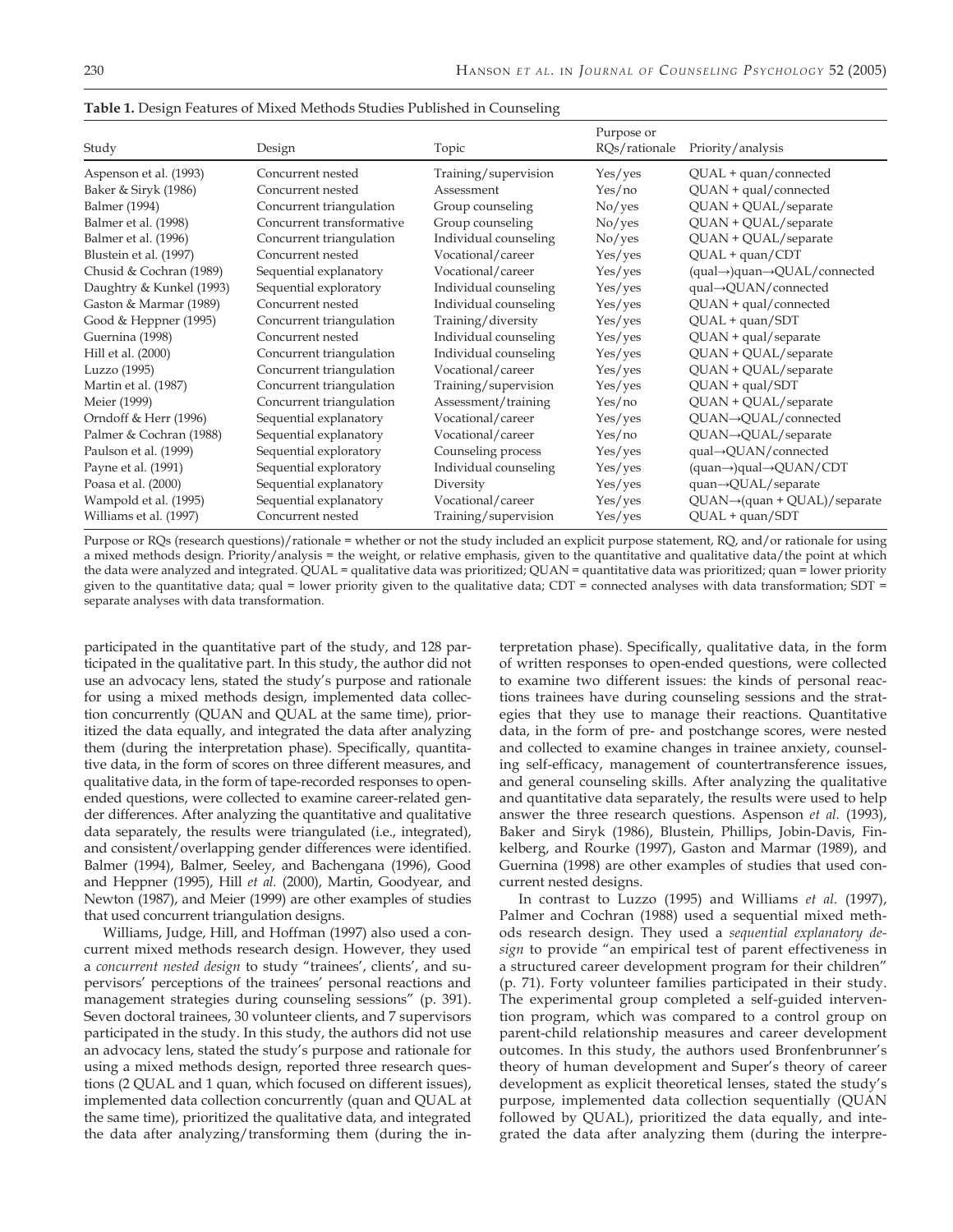tation phase and in the discussion). Specifically, quantitative data, in the form of scores on three different measures, were collected and analyzed, followed by qualitative data, in the form of verbal responses to open-ended interviews. After the quantitative data were analyzed, parents were interviewed, either in person or by telephone, to "gain a narrative description of how the program went, with attention to problems and benefits. The questions were open-ended, intended to invite general comments rather than definitive answers" (Palmer & Cochran, 1988, p. 73). The qualitative data were used to augment the quantitative data. The authors noted that the "qualitative data from the interviews tended to support quantitative results" (p. 74). The authors did not report any research questions or specify a rationale for using a mixed methods design. Chusid and Cochran (1989), Orndoff and Herr (1996), Poasa, Mallinckrodt, and Suzuki (2000), and Wampold *et al.* (1995) are other examples of studies that used sequential explanatory designs.

Paulson, Truscott, and Stuart (1999) also used a sequential mixed methods research design. However, they used a *sequential exploratory design* to study clients' perceptions of helpful experiences in counseling. Thirty-six clients and 12 counselors participated in the study. In this study, the authors did not use an advocacy lens, stated the study's purpose and rationale for using a mixed methods design, reported one research question (combined qual and QUAN), implemented data collection sequentially (qual followed by QUAN), prioritized the quantitative data, and connected the data analysis. Specifically, qualitative data, in the form of transcribed responses to a single, open-ended question (i.e., "What was helpful about counseling?"), were collected and analyzed, followed by quantitative data, in the form of a sorting and rating task. Quantitative data were included to augment the qualitative data and to develop a concept map of clients' responses to the open-ended question. Daughtry and Kunkel (1993) and Payne, Robbins, and Dougherty (1991) are other examples of studies that used sequential exploratory designs. The methodological approaches described by Goodyear *et al.* (2005) and Beck (2005) may also be considered examples of sequential exploratory designs.

In the only identified transformative mixed methods research design, Balmer, Gikundi, Nasio, Kihuho, and Plummer (1998) used a *concurrent transformative design* to "evaluate group counseling, based upon a unified theory, as an intervention strategy for men with an STD infection and to develop a more detailed understanding of sexual behavior that results in STD/HIV acquisition and transmission" (p. 34). Two hundred forty-two men who were Kenyan and infected with an STD and 6 counselors participated in this randomized clinical trial study. In this study, the authors used an explicit advocacy lens, stated the rationale for using a mixed methods design, implemented data collection concurrently (QUAN and QUAL at the same time), prioritized the data equally, and integrated the data after analyzing them (during the interpretation phase). Specifically, in terms of an advocacy ("participatory action research") lens, "the qualitative assessment process allowed the counseled groups to become collaborators in a joint project and perhaps it increased their commitment" (Balmer *et al.*, 1998, p. 42). Thus, the research participants' perspectives were elicited and used to help validate the findings. Moreover, the authors reported that the participants changed as a result of their participation. In

terms of implementation (data collection), quantitative data, in the form of pre- and postchange scores on five different measures and medical statistics, and qualitative data, in the form of observations, interviews, field notes, and documents, were collected simultaneously. After analyzing the quantitative and qualitative data separately, the results were triangulated (i.e., integrated) and compared to the existing literature in this area. The authors did not state the purpose explicitly or report any research questions. No other examples of concurrent transformative designs were identified in our search of the counseling literature.

No sequential transformative designs were identified either. Consequently, to illustrate this design, a counseling-related study from the human development literature is described here. In this study, Tolman and Szalacha (1999) used a *sequential transformative design* to "understand the dimensions of the experience of sexual desire for adolescent girls" (p. 8). Thirty females who were in 11th grade and who attended an urban high school (*n* = 15) and a suburban high school ( $n = 15$ ) participated in the study. In this study, the authors used an explicit advocacy lens, stated the rationale for using a mixed methods design, reported three research questions (2 QUAL and 1 quan), implemented data collection sequentially (QUAL followed by quan followed by QUAL), prioritized the qualitative data, and connected the data analysis. Specifically, in terms of the advocacy lens, it was "explicitly feminist in nature," using "a feminist organizing principle of listening to and taking women's voices seriously…particularly in data collection and data reduction, as well as in data analysis and interpretation" (p. 11). Thus, a mixed methods design was used to create "an opportunity for girls to put into words and to name their experience in and questions about a realm of their lives that remains unspoken in the larger culture" (p. 13). Data were collected and analyzed in three sequential phases. In the first and third phases, qualitative data, in the form of transcribed narratives of private, one-on-one, semistructured interviews, were collected and analyzed. In the second phase, quantitative data, in the form of coded frequency data, were collected and analyzed. Results from the first analysis were used to inform the second phase of data collection, and similarly, results from the second analysis were used to inform the third phase of data collection. In the end, the results from the three analyses were triangulated and used to help answer the three research questions.

## *Journals, Purpose Statements, Research Questions, and Rationales*

Mixed methods studies have been published in at least seven counseling-related journals: *Counselling Psychology Quarterly* (CPQ); *Counselor Education and Supervision* (CES); *Journal of Counseling & Development* (JCD); *Journal of Counseling Psychology* (JCP), *Professional Psychology: Research and Practice* (PPRP), *Psychotherapy: Theory, Research, Training, Practice*; and *The Counseling Psychologist* (*TCP*). The investigations have targeted a range of topics of interest to the field (e.g., individual counseling, vocational/career, training/supervision; see Table 1).

A particularly important design feature of mixed methods studies is the extent to which they include an explicit purpose statement, research questions (RQs), and rationale for using both quantitative and qualitative methods and data in a study (Creswell *et al.*, 2003). As alluded to previously, pur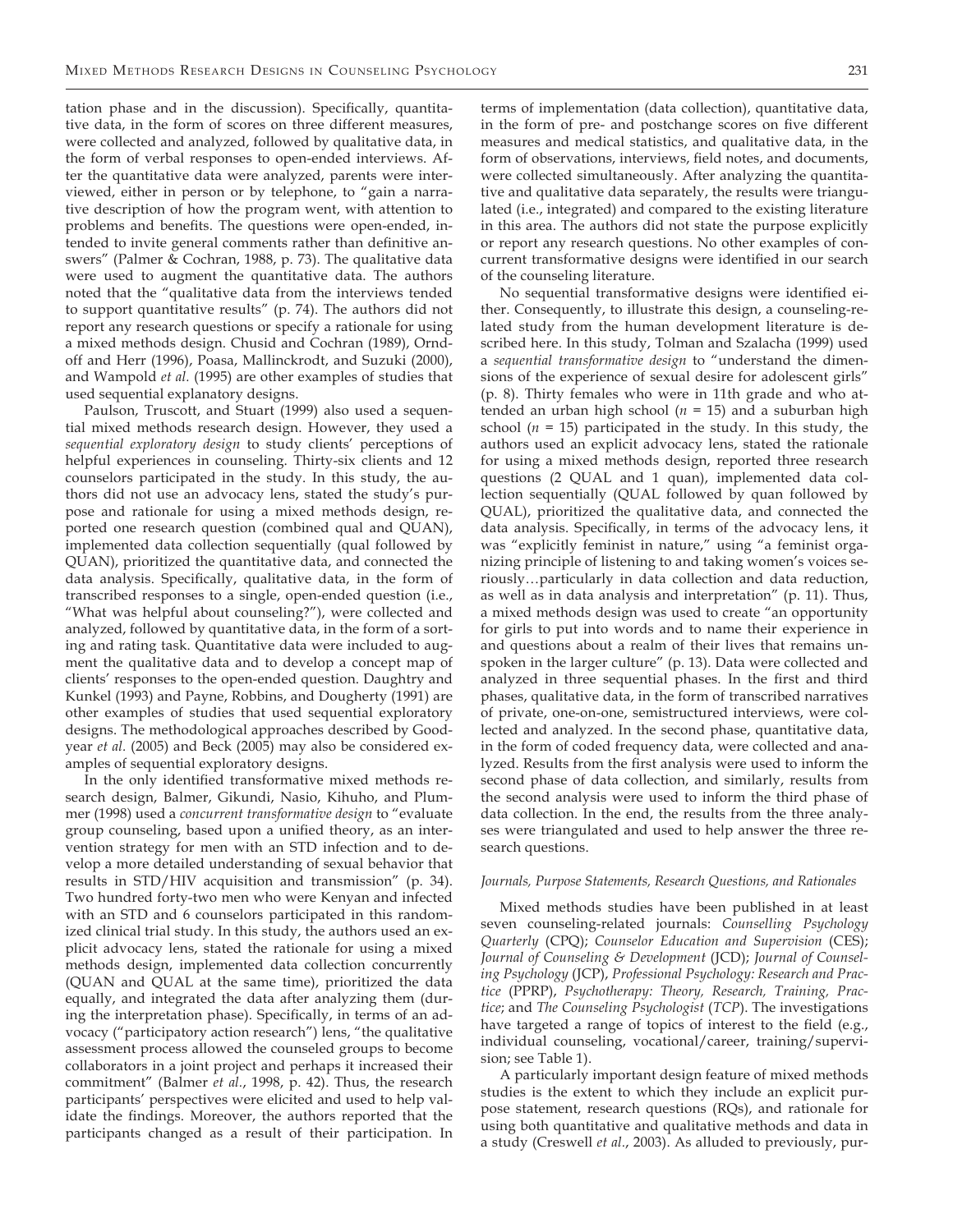pose statements and research questions serve as signposts and markers for identifying, understanding, and evaluating the different types of mixed methods research designs. They also shape the analyses and integration of the results. Having a well conceived rationale is also important because it indicates to the reader that the quantitative and qualitative methods and data were mixed intentionally and for defensible reasons.

In our sample, purpose statements, RQs, and rationales were included in 19 (86%), 11 (50%), and 19 (86%) studies, respectively. All 19 studies that stated a purpose stated it explicitly. For example, Wampold *et al.* (1995), in a two-part study of differences in social skills across Holland types (Study 1) and of how people who are task-oriented (e.g., C, R, and I types) construct their social/work environments (Study 2), stated, "The purpose of Study 1 was to test the hypotheses about relative strengths and weaknesses in specified social skills for various types of people" (pp. 368) and "Study 2 was a qualitative study designed to examine the density and nature of social interactions produced by chemists in an academic setting" (pp. 371). Three studies (14%) did not include purpose statements.

Across the 11 studies that included RQs, the number of RQs ranged from one to five, with a mean of 2.64 RQs (*SD* = 1.36). Five studies (45%) included both quantitative and qualitative RQs. Three (27%) included only quantitative RQs, one (9%) included only qualitative, and two (18%) included only combinations of quantitative and qualitative.

Across the 19 studies that stated a rationale for mixing methods and quantitative and qualitative data, 16 (84%) stated it explicitly. For example, Gaston and Marmar (1989), in a time-series study of therapeutic change events, mentioned specifically the importance of including both forms of data:

The main thesis of this article is that quantitative *and* qualitative knowledge are both essential for the understanding of the change process in psychotherapy. Ideally, information from both paradigms should be acquired within single investigations. With the use of a study example, we attempt to illustrate the dual advantages of richer process-outcome findings provided by combining quantitative and qualitative approaches. (p. 169)

Three (16%) of the 19 studies that reported a rationale did not state it explicitly. In these studies, it was implied and had to be inferred from the text. Three studies (14%) did not indicate a rationale.

#### *Data Collection Procedures*

Fourteen mixed methods studies implemented data collection procedures concurrently (64%), and 8 implemented them sequentially (36%). Priority was distributed more or less evenly across studies, with 7 prioritizing quantitative data (32%), 6 prioritizing qualitative data (27%), and 9 prioritizing both equally (41%). Quantitative data consisted primarily of self-report, instrument-based data (*n* = 20; 91%), followed by rating tasks ( $n = 5$ ; 23%) and by observation-(*n* = 1; 4%) and physiology-based data (*n* = 1; 4%). Qualitative data consisted primarily of data based on individual or group interviews (*n =* 17; 77%), followed by observations/ field notes ( $n = 9$ ; 41%) and by data based on existing materials (*n* = 4; 18%), including official records, personal documents, and archival data.

#### *Data Analysis Procedures*

Ten mixed methods studies (45%) analyzed quantitative and qualitative data separately, before all of the data were collected or analyzed. Data analysis was connected in 7 studies (32%), separated and transformed (e.g., qualitative data were transformed into quantitative scores) in 3 studies (14%), and connected and transformed in 2 studies (9%). Quantitative data analysis consisted primarily of descriptive, or exploratory, procedures (*n* = 20; 91%), followed by inferential, or confirmatory, procedures (*n* = 19; 86%). Qualitative data analysis consisted primarily of the identification of themes and relationships (*n* = 17; 77%), using, for example, grounded theory (Strauss & Corbin, 1990) and consensual qualitative research (CQR; Hill, Thompson, & Williams, 1997), followed by thick description (*n* = 8; 36%; Wolcott, 1994). Twenty (91%) of the studies integrated the data at the interpretation stage, and 2 (9%) integrated the data at the analysis stage.

In considering the 22 studies cited in this section, a number of general observations may be made. First, mixed methods studies have indeed been published in counseling journals, the majority of which were published in CPQ, JCP, JCD, or TCP during the 1990s. Second, concurrent designs, where quantitative and qualitative data are collected at the same time, were the most common type of design used. Third, researchers who published mixed methods studies tended to include purpose statements, research questions, and rationales for using these designs. None of the studies, however, used procedural notations to depict the design. Fourth, the priority for data collection was distributed equally between quantitative and qualitative data across the studies. Fifth, data analysis tended to occur separately, and integration of the results (i.e., triangulation) tended to occur at the interpretation stage and in the discussion—approaches to analysis and integration that are consistent with concurrent triangulation designs, the single most popular type of design that was used.

We are well aware that these observations are primarily descriptive in nature. In reviewing the studies, we did not attempt to critique or rate the quality of any of them. As descriptive categories and standardized evaluative criteria continue to evolve, it may become easier to offer more formal strengthsand weaknesses-based observations. We are also aware that, despite our systematic, 9-month-long literature search, it is quite likely that we missed a few studies, especially ones that have been published within the past few years. Despite these limitations, we hope that this section of the article is of heuristic value to readers.

#### **Recommendations**

The primary purpose of this article was to introduce mixed methods research to counseling researchers and educators. On the basis of our understanding of mixed methods procedures and designs, as well as the general observations noted above, we offer the following recommendations for designing, implementing, and reporting a mixed methods study.

1. We recommend that researchers attend closely to theoretical/paradigmatic issues. Attention should be paid to the theoretical lens that informs the investigation and to the priority that is assigned to the quantitative and qualitative data. Explicit statement of the researcher's lens is informa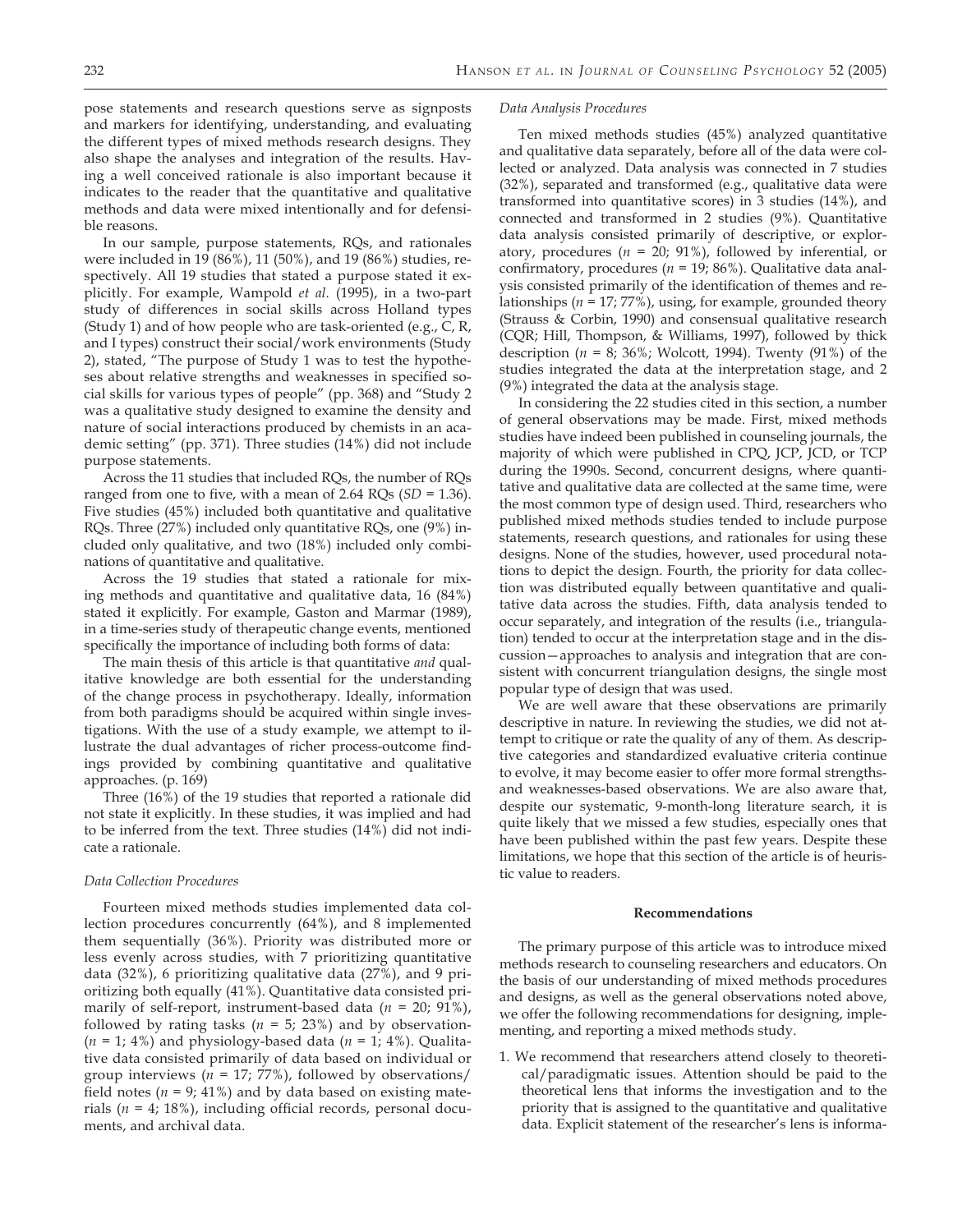tive. A postpositivist lens would, for example, be appropriate for a sequential explanatory design that prioritized the quantitative data, whereas a constructivist lens would be appropriate for a sequential exploratory design that prioritized the qualitative data. For transformative designs, an advocacy-based or transformative-emancipatory lens would be required, regardless of whether the quantitative or qualitative data were prioritized.

- 2. We recommend that researchers also attend closely to design and implementation issues, particularly to how and when data are collected (e.g., concurrently or sequentially). The study's purpose plays an important role here (Creswell, 1999). If, for example, the purpose is to triangulate or converge the results, then the data may be collected concurrently. However, elaboration of the results would require a sequential design.
- 3. In mixed methods studies, data analysis and integration may occur at almost any point in time (Creswell *et al.*, 2003). As noted by Onwuegbuzie and Teddlie (2003), "The point at which the data analysis begins and ends depends on the type of data collected, which in turn depends on the sample size, which in turn depends on the research design, which in turn depends on the purpose" (p. 351). We recommend that researchers familiarize themselves with the analysis and integration strategies used in the mixed methods studies cited in this article as well as with those recommend by Caracelli and Green (1993) and Onwuegbuzie and Teddlie (2003).
- 4. Because mixed methods studies require a working knowledge and understanding of both quantitative and qualitative methods, and because they involve multiple stages of data collection and analysis that frequently extend over long periods of time, we recommend that researchers work in teams. Working in teams allows researchers with expertise in quantitative methods and analyses, qualitative methods and analyses, and/or both to be involved directly in designing and implementing a mixed methods study.
- 5. In preparing a mixed methods manuscript, we recommend that researchers use the phrase *mixed methods* in the titles of their studies. We also recommend that, early on, researchers foreshadow the logic and progression of their studies by stating the study's purpose and research questions in the introduction. Clear, well written purpose statements and research questions that specify the quantitative and qualitative aspects of the study help focus the manuscript.
- 6. We recommend that, in the introduction, researchers explicitly state a rationale for mixing quantitative and qualitative methods and data (e.g., to triangulate the results, to extend the study's results). It is best to specify the advantages, for the specified research questions, that accrue from using both methods and data. Examples of good rationales may be found in Gaston and Marmar (1989) and Hill *et al.* (2000).
- 7. We recommend that, in the methods, researchers specify the type of mixed methods research design used (e.g., sequential explanatory mixed methods design) and include procedural notations such as those shown in Figures 1 and 2. By doing this, the field will be able to build a common vocabulary and shared understanding of the different types of designs available.
- 8. Finally, we recommend that counseling researchers and educators continue having candid discussions about the le-

gitimacy and viability of mixed methods research. As one anonymous reviewer noted,

researchers [should] openly discuss their views on the integration of potentially distinct epistemological issues in using mixed designs. This may not always be necessary when the methods are relatively close with respect to assumptions about the nature of knowledge. However, when the methods are quite far apart…some exploration of the complexities of merging methodological perspectives would be quite helpful.

We strongly agree. Discussions of this nature may stimulate additional interest and future advancements in this emerging form of inquiry.

Many scholars have begun to describe mixed methods research as a legitimate, stand-alone research design ready to stand beside time-honored designs such as experiments, surveys, grounded theory studies, and ethnographies (Datta, 1994; Tashakkori & Teddlie, 1998, 2003). Despite numerous challenges and obstacles, it has emerged as a viable alternative to purely quantitative or qualitative methods and designs. With studies available in the literature, and in this issue, to serve as models, and with the recommendations included here, counseling researchers and educators may be on the verge of a new generation of thinking about method and methodology.

## **References**

- Aiken, L. S., West, S. G., Sechrest, L., & Reno, R. R. (1990). Graduate training in statistics, methodology, and measurement in psychology: A survey of PhD programs in North America. *American Psychologist*, *45*, 721–734.
- Aspenson, D. O., Gersh, T. L., Perot, A. R., Galassi, J. P., Schroeder, R., Kerick, S., Bulger, J., & Brooks, L. (1993). Graduate psychology students' perceptions of the scientist-practitioner model of training. *Counselling Psychology Quarterly*, *6*, 201–215.
- Baker, R. W., & Siryk, B. (1986). Exploratory intervention with a scale measuring adjustment to college. *Journal of Counseling Psychology*, *33*, 31–38.
- Balmer, D. H. (1994). The efficacy of a scientific and ethnographic research design for evaluating AIDS group counselling. *Counselling Psychology Quarterly*, *7*, 429–440.
- Balmer, D. H., Gikundi, E., Nasio, J., Kihuho, F., & Plummer, F. A. (1998). A clinical trial of group counselling for changing highrisk sexual behaviour in men. *Counselling Psychology Quarterly*, *11*, 33–43.
- Balmer, D. H., Seeley, J., & Bachengana, C. (1996). The role of counselling in community support for HIV/AIDS in Uganda. *Counselling Psychology Quarterly*, *9*, 177–190.
- Bamberger, M. (Ed.). (2000). *Integrating quantitative and qualitative research in development projects*. Washington, DC: World Bank.
- Beck, K. A. (2005). Ethnographic decision tree modeling: A research method for counseling psychologists. *Journal of Counseling Psychology*, *52*, 243–249.
- Behrens, J. T., & Smith, M. L. (1996). Data and data analysis. In D.Berliner & B.Calfee (Eds.), *The handbook of educational psychology* (pp. 945–989). New York: Macmillan.
- Blustein, D. L., Phillips, S. D., Jobin-Davis, K., Finkelberg, S. L., & Rourke, A. E. (1997). A theory-building investigation of the school-to-work transition. *The Counseling Psychologist*, *25*, 364–402.
- Brewer, J., & Hunter, A. (1989). *Multimethod research: A synthesis of styles*. Newbury Park, NJ: Sage.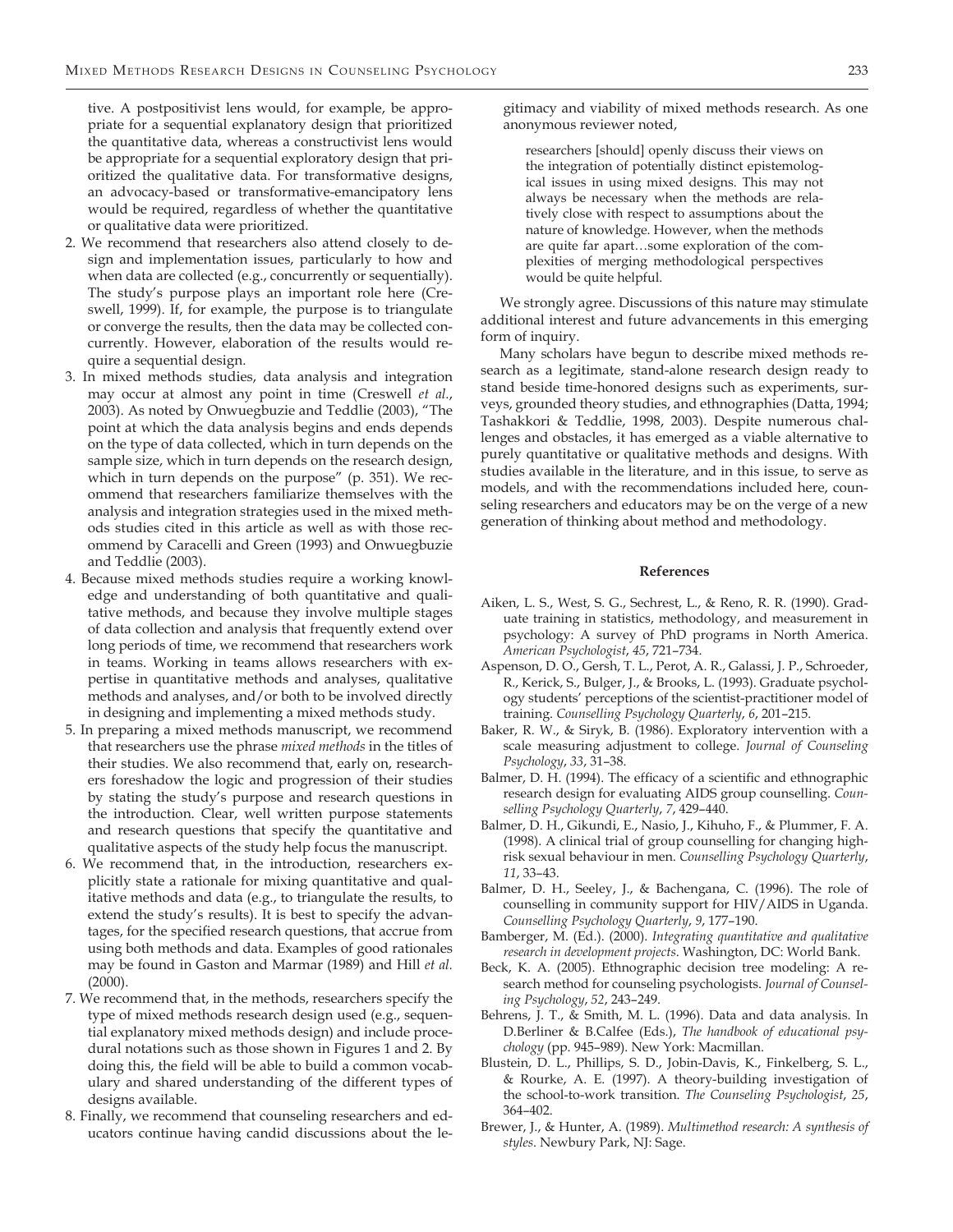- Brown, S. D., & Lent, R. W. (2000). *Handbook of counseling psychology* (3rd ed.). New York: Wiley.
- Bryman, A. (1988). *Quantity and quality in social research*. London: Routledge.
- Campbell, D. T., & Fiske, D. (1959). Convergent and discriminant validation by the multitrait-multimethod matrix. *Psychological Bulletin*, *56*, 81–105.
- Campbell, D. T., & Stanley, J. C. (1966). Experimental and quasiexperimental designs for research. In N. L.Gage (Ed.), *Handbook of research on teaching* (pp. 1–76). Chicago: Rand McNally.
- Caracelli, V. J., & Greene, J. C. (1993). Data analysis strategies for mixed-method evaluation designs. *Educational Evaluation and Policy Analysis*, *15*, 195–207.
- Cherryholmes, C. C. (1992). Notes on pragmatism and scientific realism. *Educational Researcher*, *21*, 13–17.
- Chusid, H., & Cochran, L. (1989). Meaning of career changes from the perspective of family roles and dramas. *Journal of Counseling Psychology*, *36*, 34–41.
- Cook, T. D., & Reichardt, C. S. (Eds.). (1979). *Qualitative and quantitative methods in evaluation research*. Beverly Hills, CA: Sage.
- Creswell, J. W. (1999). Mixed method research: Introduction and application. In T.Cijek (Ed.), *Handbook of educational policy* (pp. 455–472). San Deigo, CA: Academic Press.
- Creswell, J. W. (2002). *Educational research: Planning, conducting, and evaluating quantitative and qualitative approaches to research*. Upper Saddle River, NJ: Merrill/Pearson Education.
- Creswell, J. W. (2003). *Research design: Quantitative, qualitative, and mixed methods approaches* (2nd ed.). Thousand Oaks, CA: Sage.
- Creswell, J. W., Plano Clark, V. L., Gutmann, M. L., & Hanson, W. E. (2003). Advanced mixed methods research designs. In A.Tashakkori & C.Teddlie (Eds.), *Handbook of mixed methods in social and behavioral research* (pp. 209–240). Thousand Oaks, CA: Sage.
- Crotty, M. (1998). *The foundations of social research: Meaning and perspective in the research process*. London: Sage.
- Datta, L. (1994). Paradigm wars: A basis for peaceful coexistence and beyond. In C. S.Reichardt & S. F.Rallis (Eds.), *The qualitative-quantitative debate: New perspectives* (pp. 53–70). San Francisco: Jossey-Bass.
- Daughtry, D., & Kunkel, M. A. (1993). Experience of depression in college students: A concept map. *Journal of Counseling Psychology*, *40*, 316–323.
- Gaston, L., & Marmar, C. R. (1989). Quantitative and qualitative analyses for psychotherapy research: Integration through time-series design. *Psychotherapy*, *26*, 169–176.
- Gelso, C. J. (1979). Research in counseling: Methodological and professional issues. *The Counseling Psychologist*, *8*, 7–36.
- Gergen, K. J. (2001). Psychological science in a postmodern context. *American Psychologist*, *56*, 803–813.
- Goldman, L. (1976). A revolution in counseling psychology. *Journal of Counseling Psychology*, *23*, 543–552.
- Good, G. E., & Heppner, M. J. (1995). Students' perceptions of a gender issues course: A qualitative and quantitative examination. *Counselor Education and Supervision*, *34*, 308–320.
- Goodyear, R. K., Tracey, T. J. G., Claiborn, C. D., Lichtenberg, J. W., & Wampold, B. E. (2005). Ideographic concept mapping in counseling psychology research: Conceptual overview, methodology, and an illustration. *Journal of Counseling Psychology*, *52*, 236–242.
- Greene, J. C., & Caracelli, V. J. (Eds.). (1997). *Advances in mixedmethod evaluation: The challenges and benefits of integrating diverse paradigms*. (New Directions for Evaluation, No. 74). San Francisco: Jossey-Bass.
- Greene, J. C., & Caracelli, V. J. (2003). Making paradigmatic sense of mixed methods practice. In A.Tashakkori & C.Teddlie (Eds.), *Handbook of mixed methods in social and behavioral research* (pp. 91–110). Thousand Oaks, CA: Sage.
- Greene, J. C., Caracelli, V. J., & Graham, W. F. (1989). Toward a conceptual framework for mixed-method evaluation designs. *Educational Evaluation and Policy Analysis*, *11*, 255–274.
- Guba, E. G., & Lincoln, Y. S. (1988). Do inquiry paradigms imply inquiry methodologies?. In D. M.Fetterman (Ed.), *Qualitative approaches to evaluation in education* (pp. 89–115). New York: Praeger Publishers.
- Guernina, Z. (1998). Adolescents with eating disorders: A pilot study. *Counselling Psychology Quarterly*, *11*, 117–124.
- Heppner, P. P., Kivlighan, D. M., Jr., & Wampold, B. E. (1999). *Research design in counseling* (2nd ed.). Belmont, CA: Wadsworth.
- Hill, C. E., Thompson, B. J., & Williams, E. N. (1997). A guide to conducting consensual qualitative research. *The Counseling Psychologist*, *25*, 517–572.
- Hill, C. E., Zack, J. S., Wonnell, T. L., Hoffman, M. A., Rochlen, A. B., Goldberg, J. L., *et al.* (2000). Structured brief therapy with a focus on dreams or loss for clients with troubling dreams and recent loss. *Journal of Counseling Psychology*, *47*, 90–101.
- Hoshmand, L. L. S. T. (1989). Alternate research paradigms: A review and teaching proposal. *The Counseling Psychologist*, *17*, 3–79.
- Howard, G. S. (1983). Toward methodological pluralism. *Journal of Counseling Psychology*, *30*, 19–21.
- Jick, T. D. (1979). Mixing qualitative and quantitative methods: Triangulation in action. *Administrative Science Quarterly*, *24*, 602–611.
- Luzzo, D. A. (1995). Gender differences in college students' career maturity and perceived barriers in career development. *Journal of Counseling & Development*, *73*, 319–322.
- Maione, P. V., & Chenail, R. J. (1999). Qualitative inquiry in psychotherapy: Research on the common factors. In M. A.Hubble, B. L.Duncan, & S. D.Miller (Eds.), *The heart and soul of change: What works in therapy* (pp. 57–88). Washington, DC: American Psychological Association.
- Martin, J. S., Goodyear, R. K., & Newton, F. B. (1987). Clinical supervision: An intensive case study. *Professional Psychology: Research and Practice*, *18*, 225–235.
- Meier, S. T. (1999). Training the practitioner-scientist: Bridging case conceptualization, assessment, and intervention. *The Counseling Psychologist*, *27*, 846–869.
- Mertens, D. M. (2003). Mixed methods and the politics of human research: The transformative-emancipatory perspective. In A.Tashakkori & C.Teddlie (Eds.), *Handbook of mixed methods in social and behavioral research* (pp. 135–164). Thousand Oaks, CA: Sage.
- Morgan, D. L. (1998). Practical strategies for combining qualitative and quantitative methods: Applications to health research. *Qualitative Health Research*, *8*, 362–376.
- Morrow, S. L., & Smith, M. L. (2000). Qualitative research for counseling psychology. In S. D.Brown & R. W.Lent (Eds.), *Handbook of counseling psychology* (3rd ed., (pp. 199–230). New York: Wiley.
- Morse, J. M. (1991). Approaches to qualitative-quantitative methodological triangulation. *Nursing Research*, *40*, 120–123.
- Morse, J. M. (2003). Principles of mixed methods and multimethod research design. In A.Tashakkori & C.Teddlie (Eds.), *Handbook of mixed methods in social and behavioral research* (pp. 189–208). Thousand Oaks, CA: Sage.
- Newman, I., & Benz, C. R. (1998). *Qualitative-quantitative research methodology: Exploring the interactive continuum*. Carbondale: University of Illinois Press.